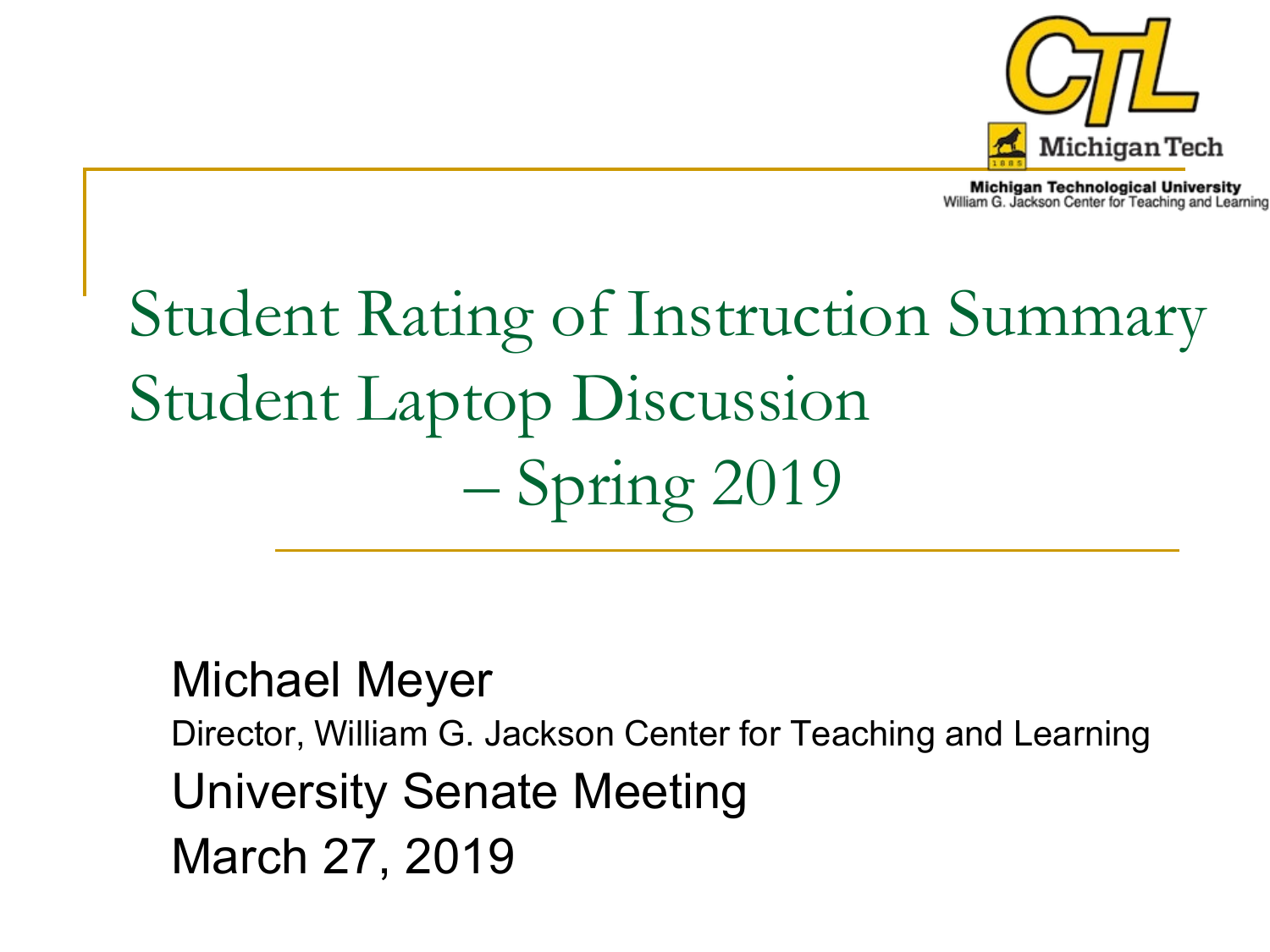# Response Rates



**Michigan Technological University** William G. Jackson Center for Teaching and Learning

#### **Fall 2018**

- **32700 enrollments**
- **20632 responses (63.09%)**

#### **Spring 2018**

- **29069 enrollments**
- **18285 responses (62.9%)**

#### **Highly variable by** *instructor*

**"fits" with research**

| <b>Term</b>     | Rate   |
|-----------------|--------|
| F <sub>17</sub> | 66.18% |
| S <sub>17</sub> | 60.62% |
| F <sub>16</sub> | 64.73% |
| <b>S16</b>      | 63.03% |
| F <sub>15</sub> | 67.05% |
| <b>S15</b>      | 68.05% |
| F <sub>14</sub> | 71.63% |
| S <sub>14</sub> | 66.26% |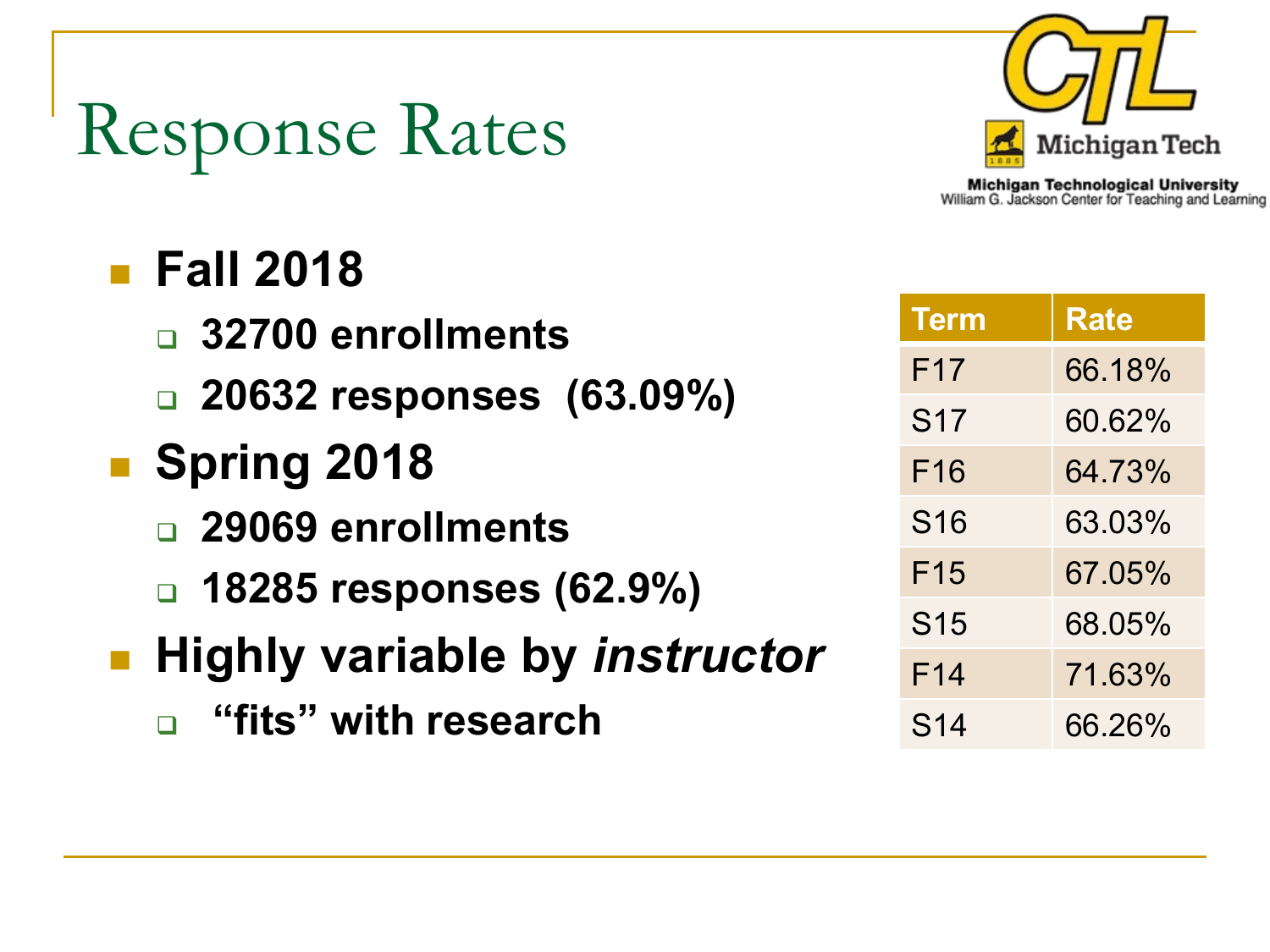# 7 Dimensions - Averages



**Michigan Technological University** William G. Jackson Center for Teaching and Learning

- Of factors studied, biggest variance is **class size**
	- **Reported to chairs in "buckets"**
		- **6 to 15 students**
		- **16 to 30 students**
		- **31-60 students**
		- **>60 students**
	- **Inverse trend**
	- **Largest ~0.1 to 0.2 lower than smallest**

■ St. Deviations consistently ~0.4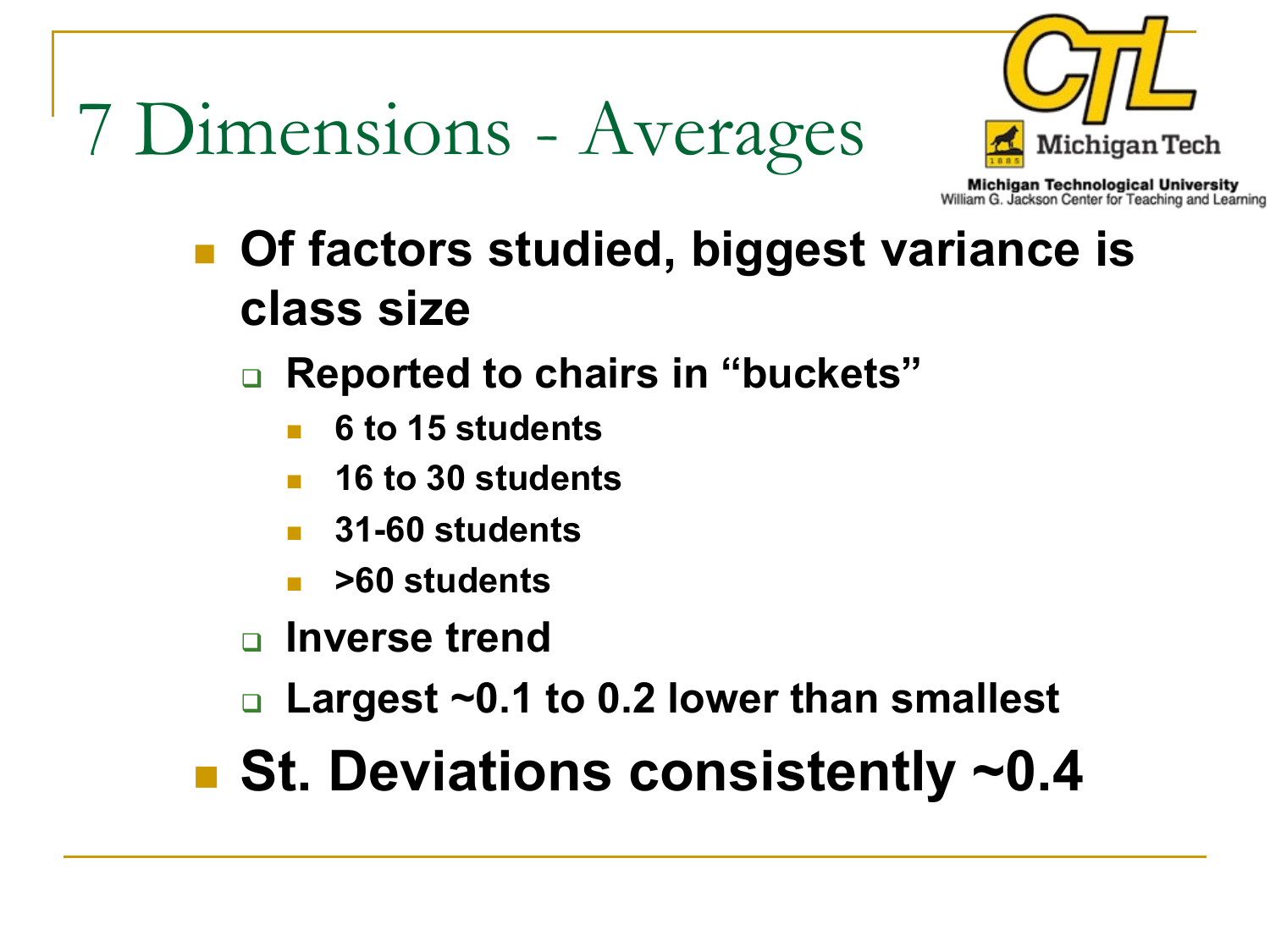

**Michigan Technological University**<br>William G. Jackson Center for Teaching and Learning

312 Sections

**Averages on University Questions Fall Semester 2018** 

#### **Averages in Small Classes (Enrollment 6-15)**

| 4.50                       | 4.26                     | 4.41                       | 4.30                    | 4.22                  | 4.35                 | 4.37                       |
|----------------------------|--------------------------|----------------------------|-------------------------|-----------------------|----------------------|----------------------------|
| Instructor<br>Enthusiastic | Clearly<br>Communicated  | Engaged in<br><b>Class</b> | Engaged out<br>of Class | Timely<br>Feedback    | Personal<br>Interest | Appropriate<br>use of Tech |
|                            | <b>Excellent Teacher</b> | 4.32                       |                         | Average of 7 elements | 4.34                 |                            |

#### **Averages on University Questions Fall Semester 2018**

| <b>Averages in Medium Classes (Enrollment 16-34)</b> |         |            |             |          |          | 458 Sections |
|------------------------------------------------------|---------|------------|-------------|----------|----------|--------------|
| 4.39                                                 | 4.07    | 4.25       | 4.14        | 4.05     | 4.20     | 4.26         |
| Instructor                                           | Clearly | Engaged in | Engaged out | Timely   | Personal | Appropriate  |
| Enthusiastic Communicated                            |         | Class      | of Class    | Feedback | Interest | use of Tech  |

| Excellent Teacher 4.12 | Average of 7 elements | 4.19 |  |
|------------------------|-----------------------|------|--|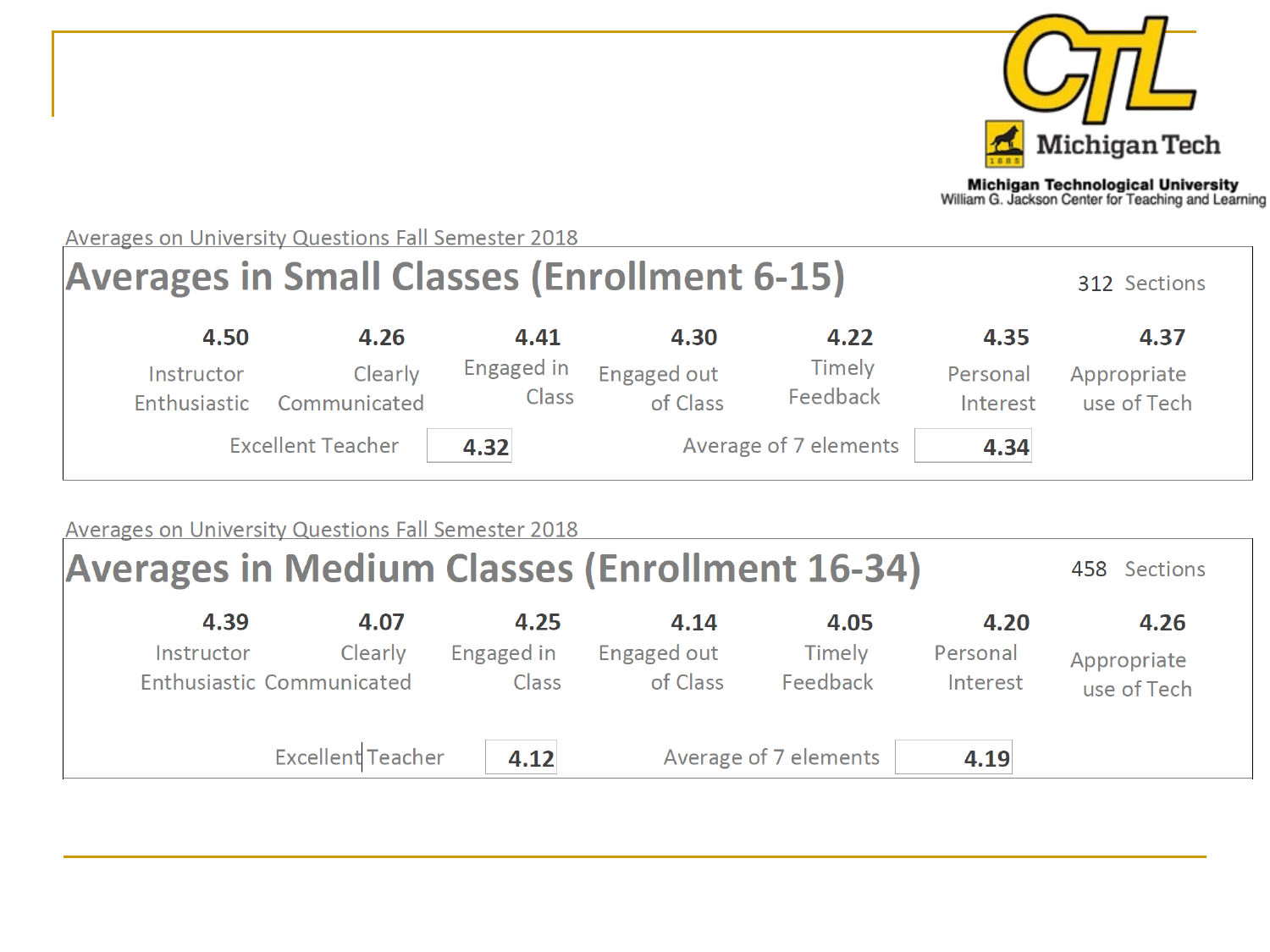

**Michigan Technological University**<br>William G. Jackson Center for Teaching and Learning

188 Sections

**Averages on University Questions Fall Semester 2018** 

#### **Averages in Large Classes (Enrollment 35-60)**

| 4.46<br>Instructor<br>Enthusiastic Communicated            | 4.06<br>Clearly | 4.12<br>Engaged in<br>Class | 4.11<br>Engaged out<br>of Class | 4.12<br>Timely<br>Feedback | 4.17<br>Personal<br>Interest | 4.23<br>Appropriate<br>use of Tech |
|------------------------------------------------------------|-----------------|-----------------------------|---------------------------------|----------------------------|------------------------------|------------------------------------|
| <b>Excellent Teacher</b>                                   | 4.12            |                             |                                 | Average of 7 elements      |                              | 4.19                               |
| <b>Averages on University Questions Fall Semester 2018</b> |                 |                             |                                 |                            |                              |                                    |
| <b>Averages in Very Large Classes (Enrollment &gt; 60)</b> |                 |                             |                                 |                            |                              | 98 Sections                        |
| 4.37                                                       | 3.97            | 4.03                        | 4.03                            | 3.98                       | 4.03                         | 4.18                               |
| Instructor<br>Enthusiastic Communicated                    | Clearly         | Engaged in<br>Class         | Engaged out<br>of Class         | Timely<br>Feedback         | Personal<br>Interest         | Appropriate<br>use of Tech         |
| <b>Excellent Teacher</b>                                   | 4.01            |                             |                                 | Average of 7 elements      |                              | 4.09                               |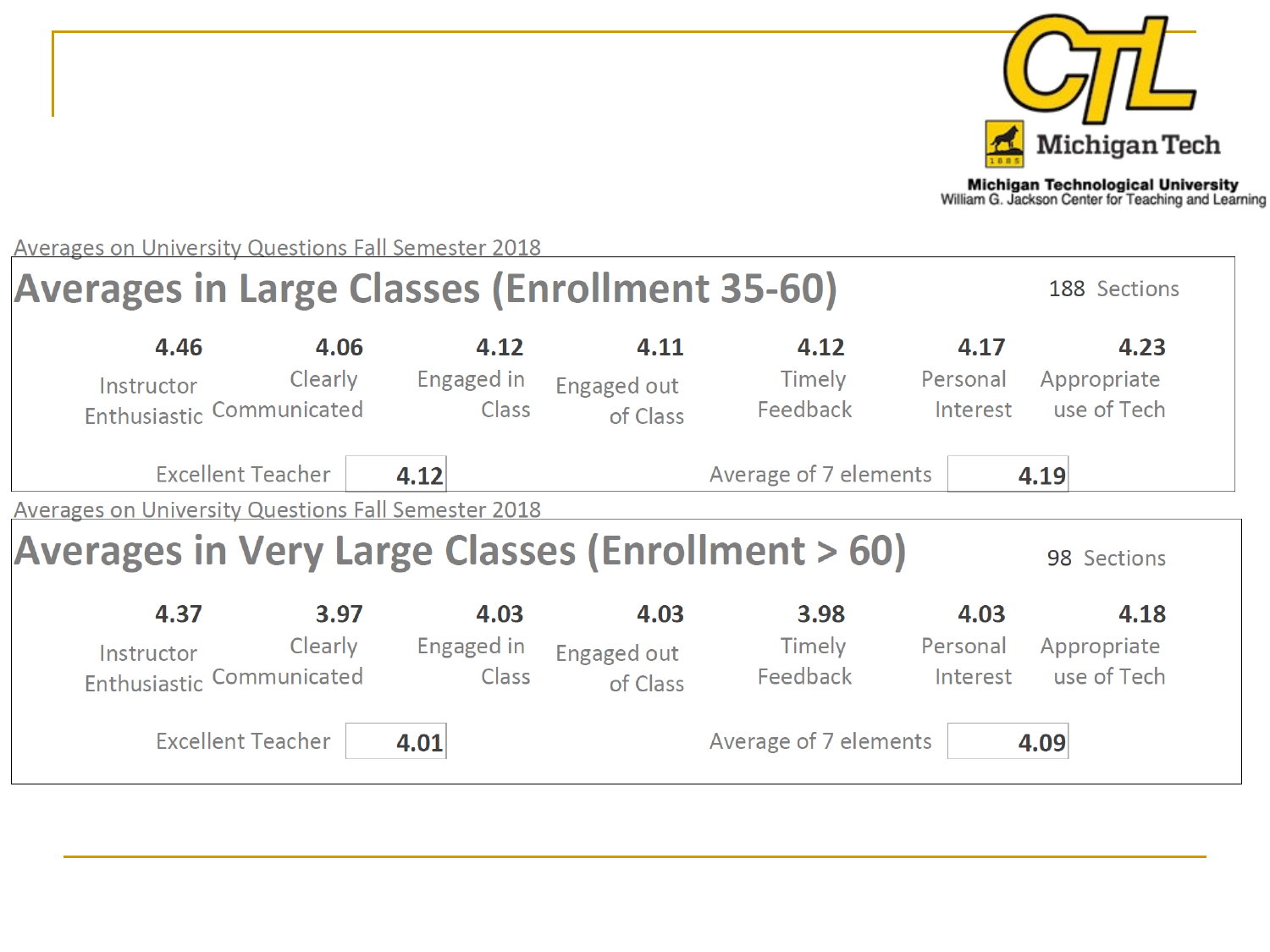

| <b>Averages on University Questions Fall Semester 2018</b><br><b>Overall Averages (Enrollment &gt;5)</b> |         |                     |                         |                           |                      | 1054 Sections              |
|----------------------------------------------------------------------------------------------------------|---------|---------------------|-------------------------|---------------------------|----------------------|----------------------------|
| 4.43                                                                                                     | 4.11    | 4.25                | 4.17                    | 4.10                      | 4.22                 | 4.28                       |
| Instructor<br>Enthusiastic Communicated                                                                  | Clearly | Engaged in<br>Class | Engaged out<br>of Class | <b>Timely</b><br>Feedback | Personal<br>Interest | Appropriate<br>use of Tech |
| <b>Excellent Teacher</b>                                                                                 |         | 4.17                |                         | Average of 7 elements     |                      | 4.23                       |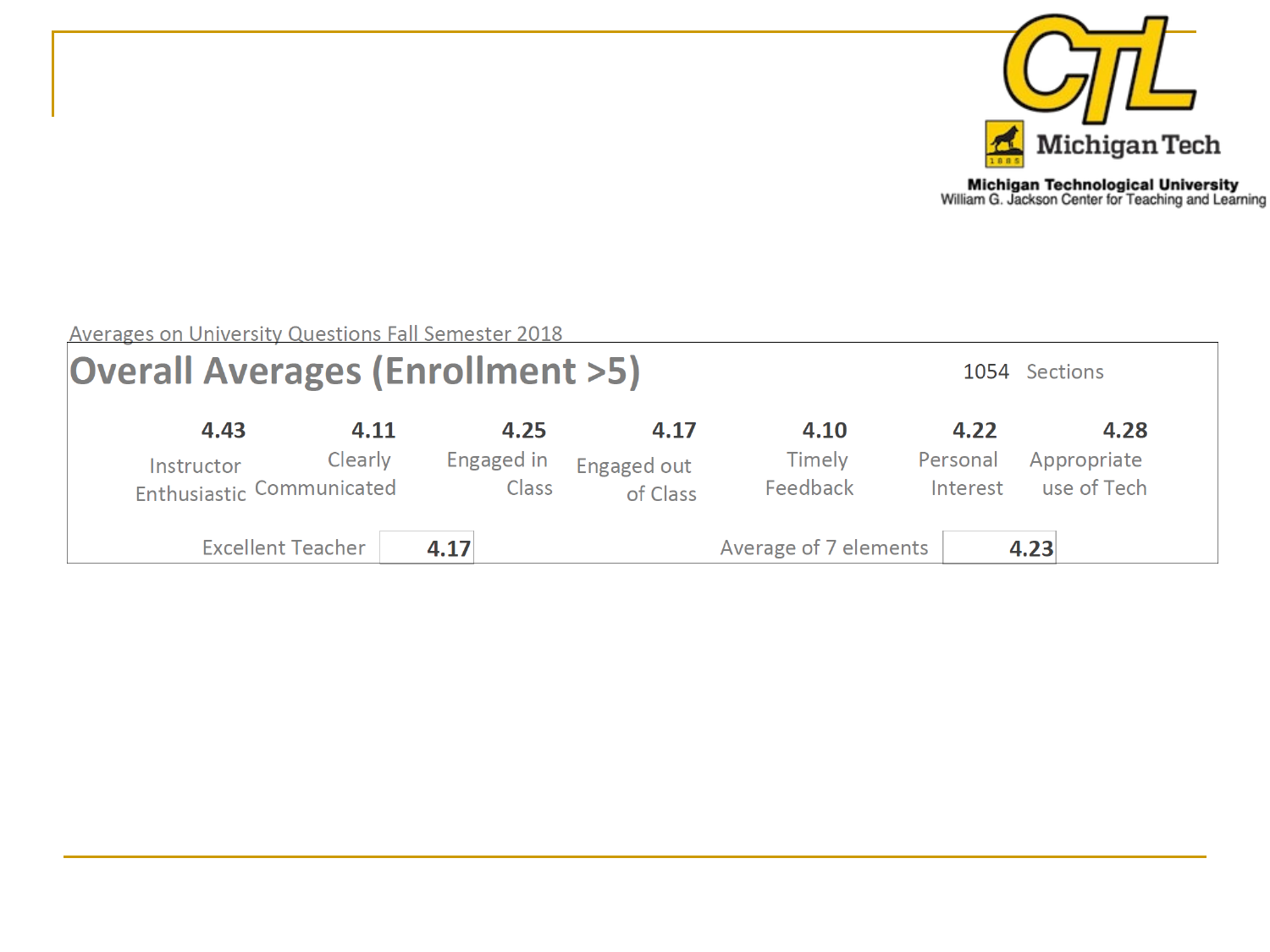## Actions Taken



- Top 10% in each "class size" bucket recognized by Provost
	- □ Letter to chair or school dean
	- □ List to college dean
- Below 3.2 on 7-D chairs asked for action plan
	- □ 2 standard deviations below the mean
	- □ 20-30 sections per semester
	- □ Sometimes very small sections or low response rates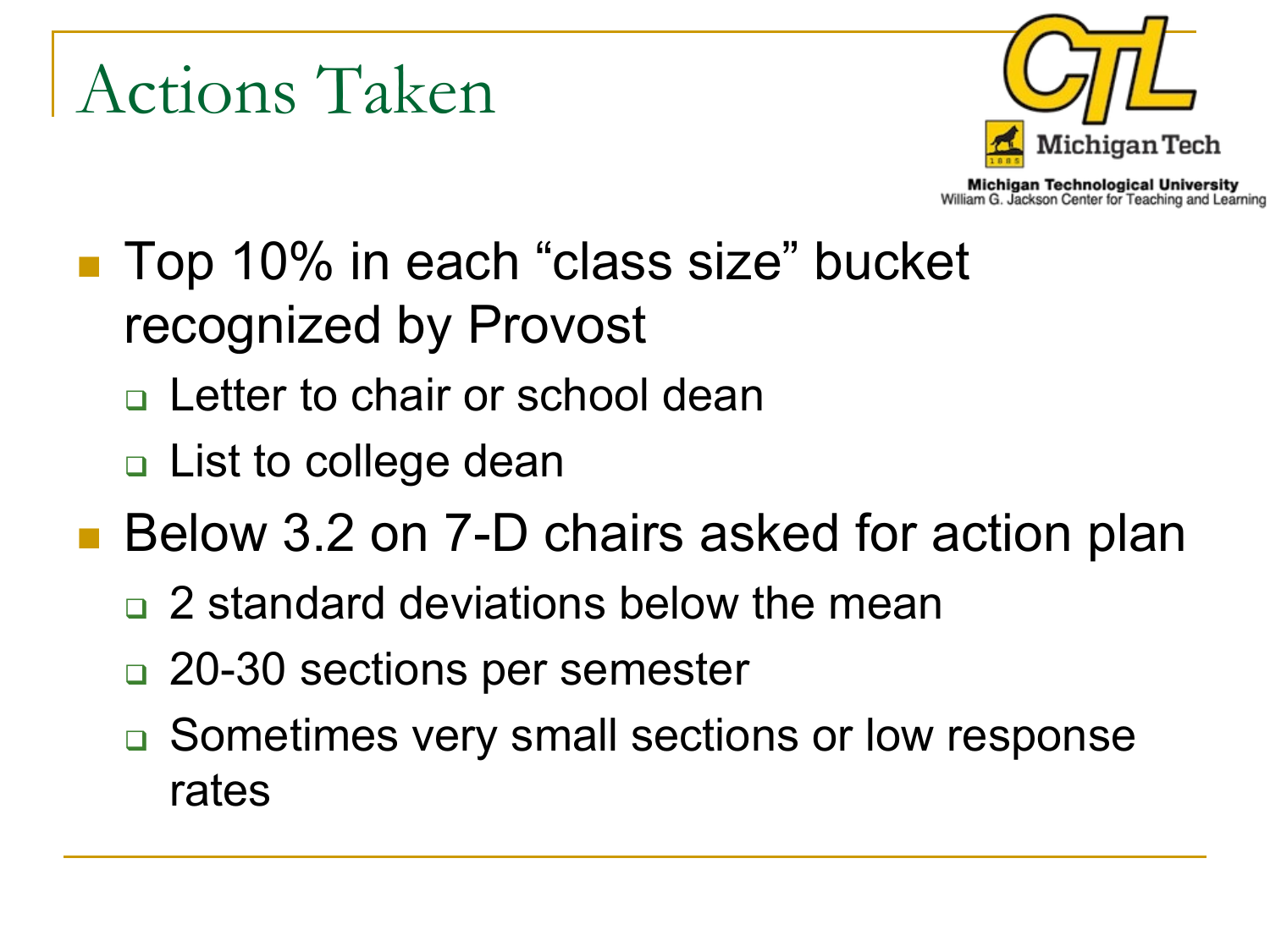# A Note about Q13



- **"Taking everything into account, I consider this instructor to be an excellent teacher."**
	- **Per Senate policy, will be removed as a DEFAULT (core) question Fall 2019.**
	- **Departments or individuals can re-add it by contacting me.**
	- **CAUTION! Research: General questions show more bias…**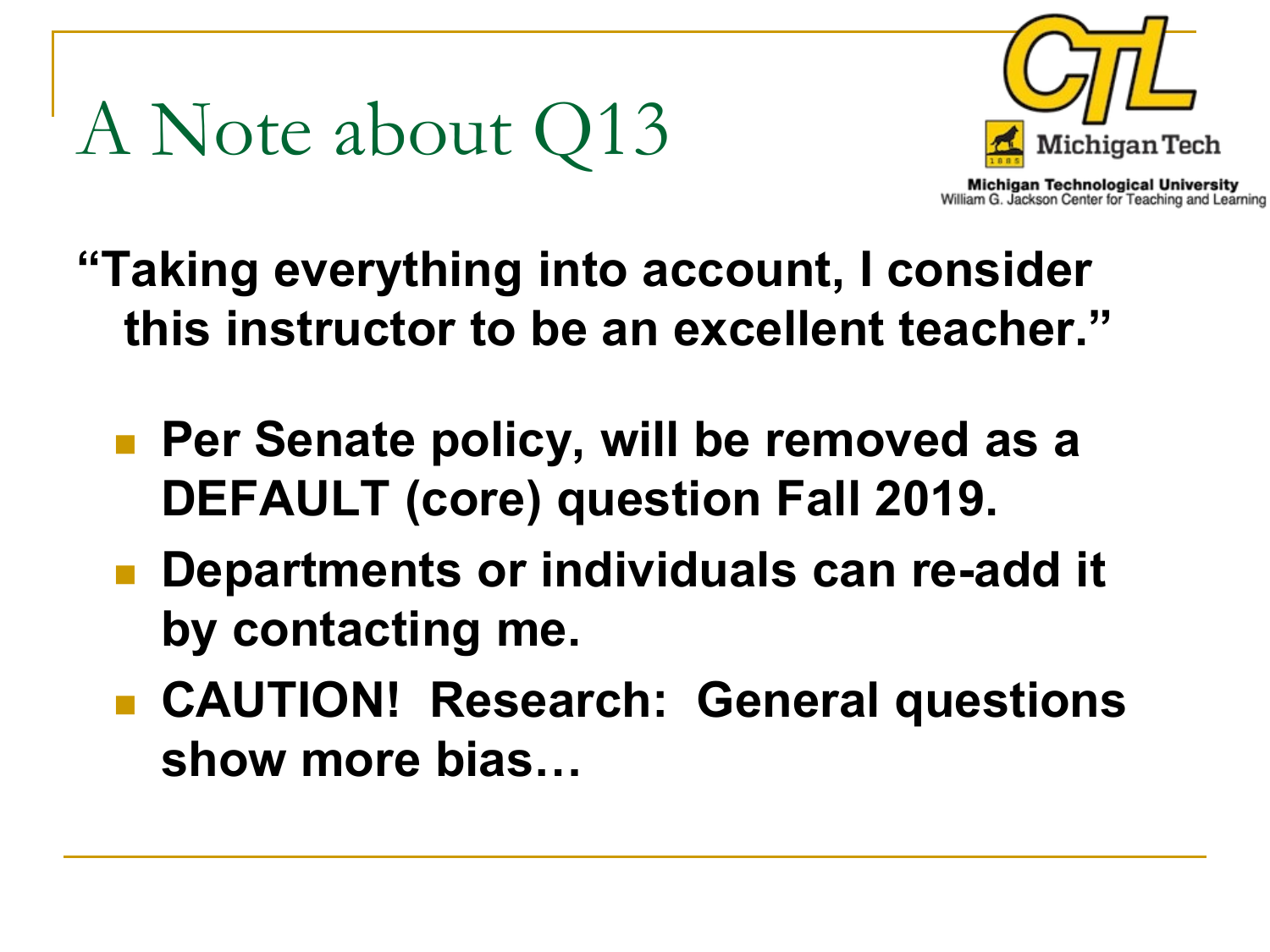# Laptops



- Instructional Spaces committee
	- **□ Survey of all existing university classrooms**
	- □ Goal: 3-5 year plan/priority list for upgrade/remodel

#### **n** Instructors

 Would like to use laptops in my class, but can't assume all students have them

# NEED A STRATEGY!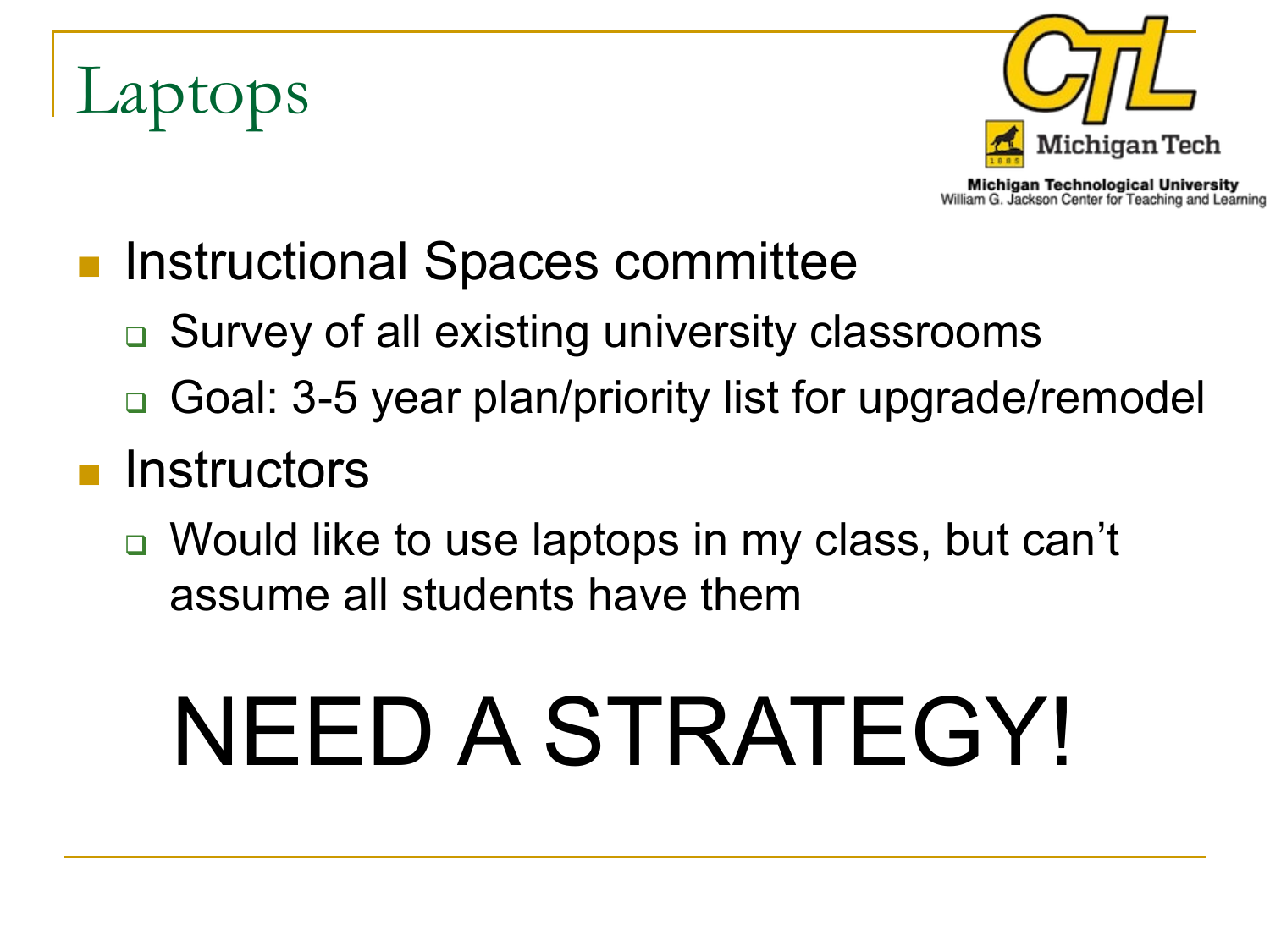## eans



- "Seems like something a Technological University should do."
- **Instructional (Senate) decision** 
	- □ Adopting Texts
	- □ Allowing/not allowing calculators
	- **□ Requiring online homework tools**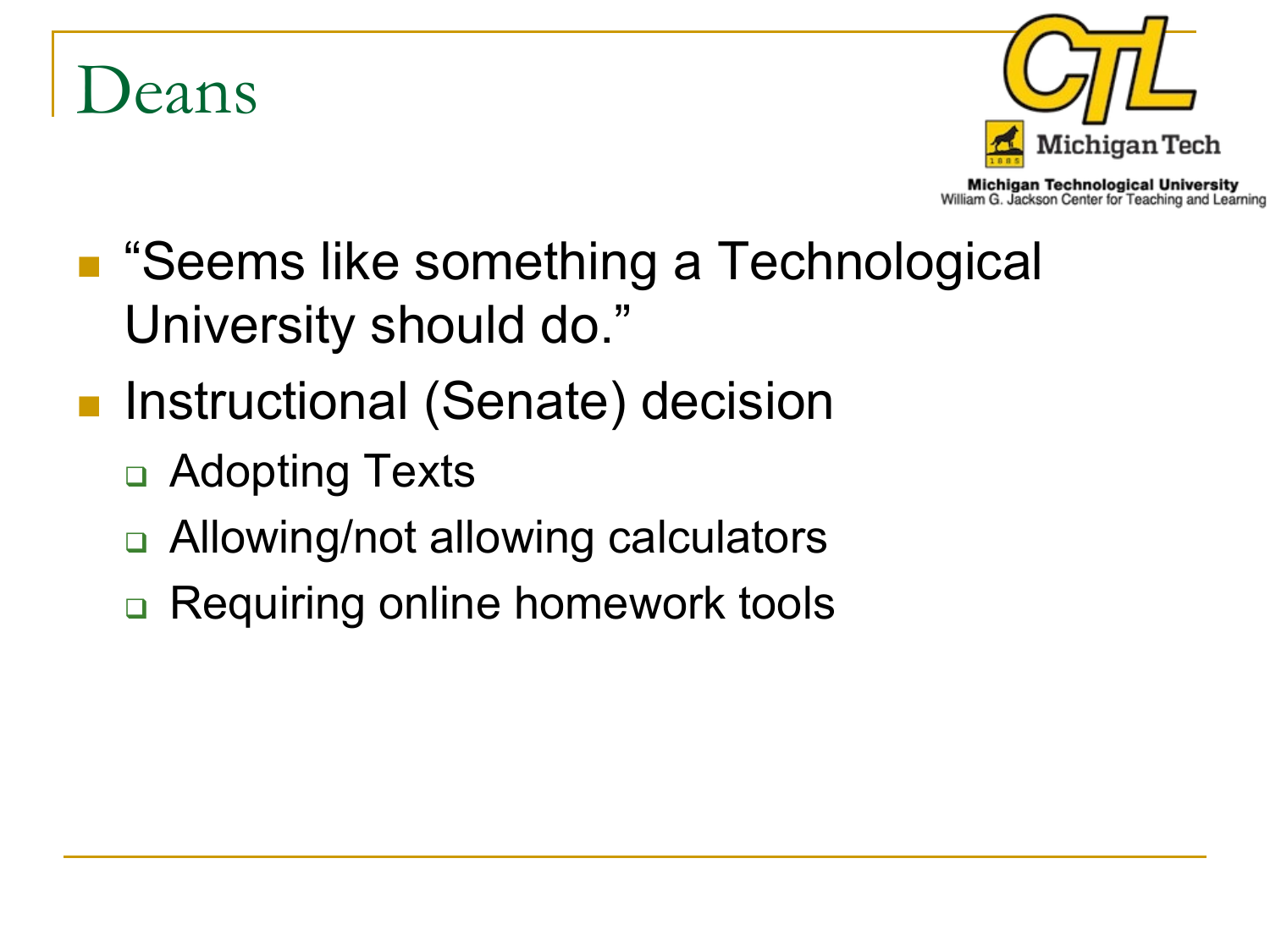# Students/Faculty



**Michigan Technological University** William G. Jackson Center for Teaching and Learning

### **Students:**

□ "Laptops are required for ENG1101 and 1102 but not used elsewhere. Worth it?"

#### **NHY?**

- □ TESTING, website review, real time quizzes, collaborative document creation, practice with software, use of simulations, etc.,
- **□ Can't currently assume that all students have one.**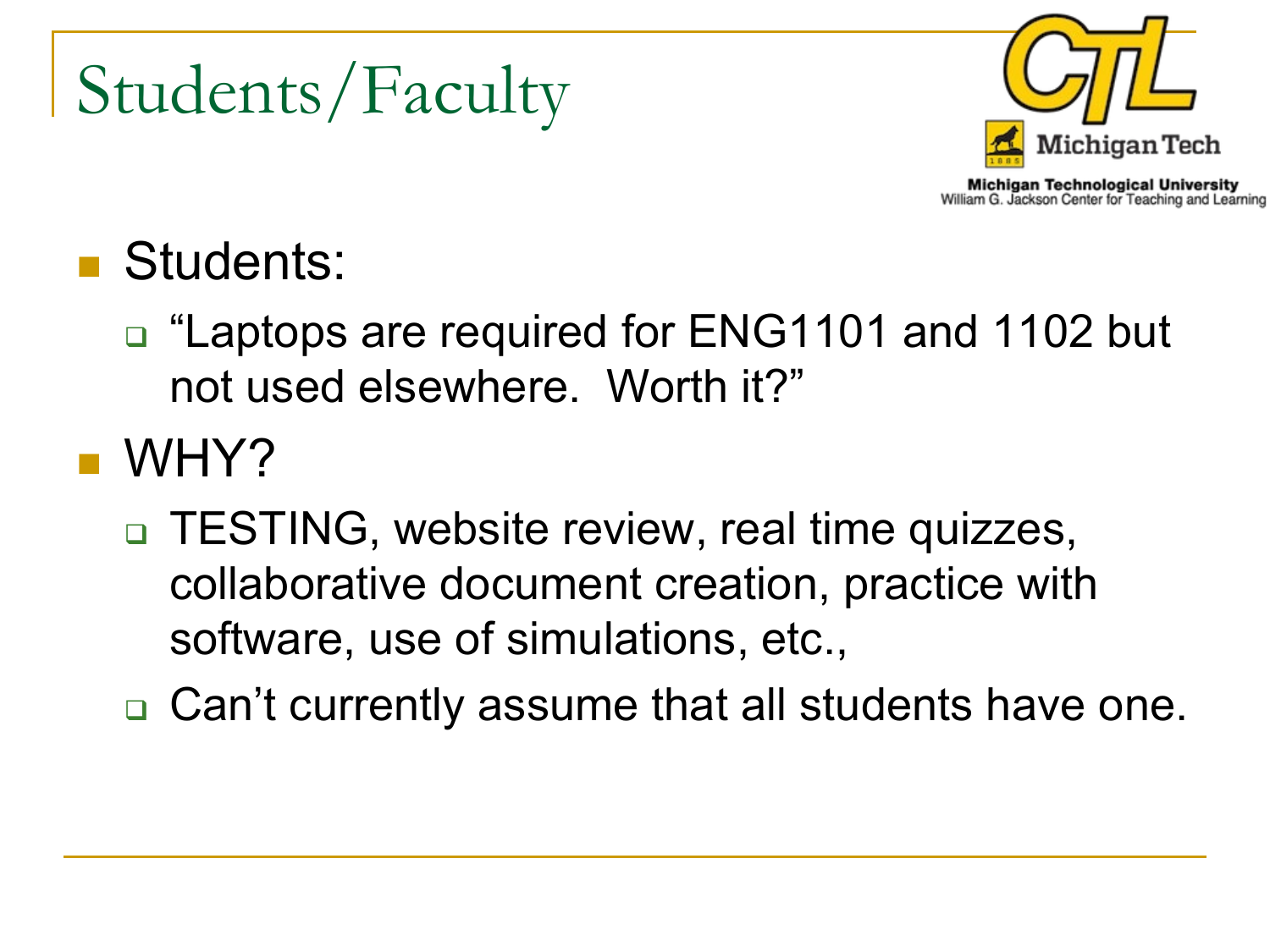Let me show you…



**Michigan Technological University** William G. Jackson Center for Teaching and Learning

### **Point Browser to nearpod.com Enter Code**

# ABCDE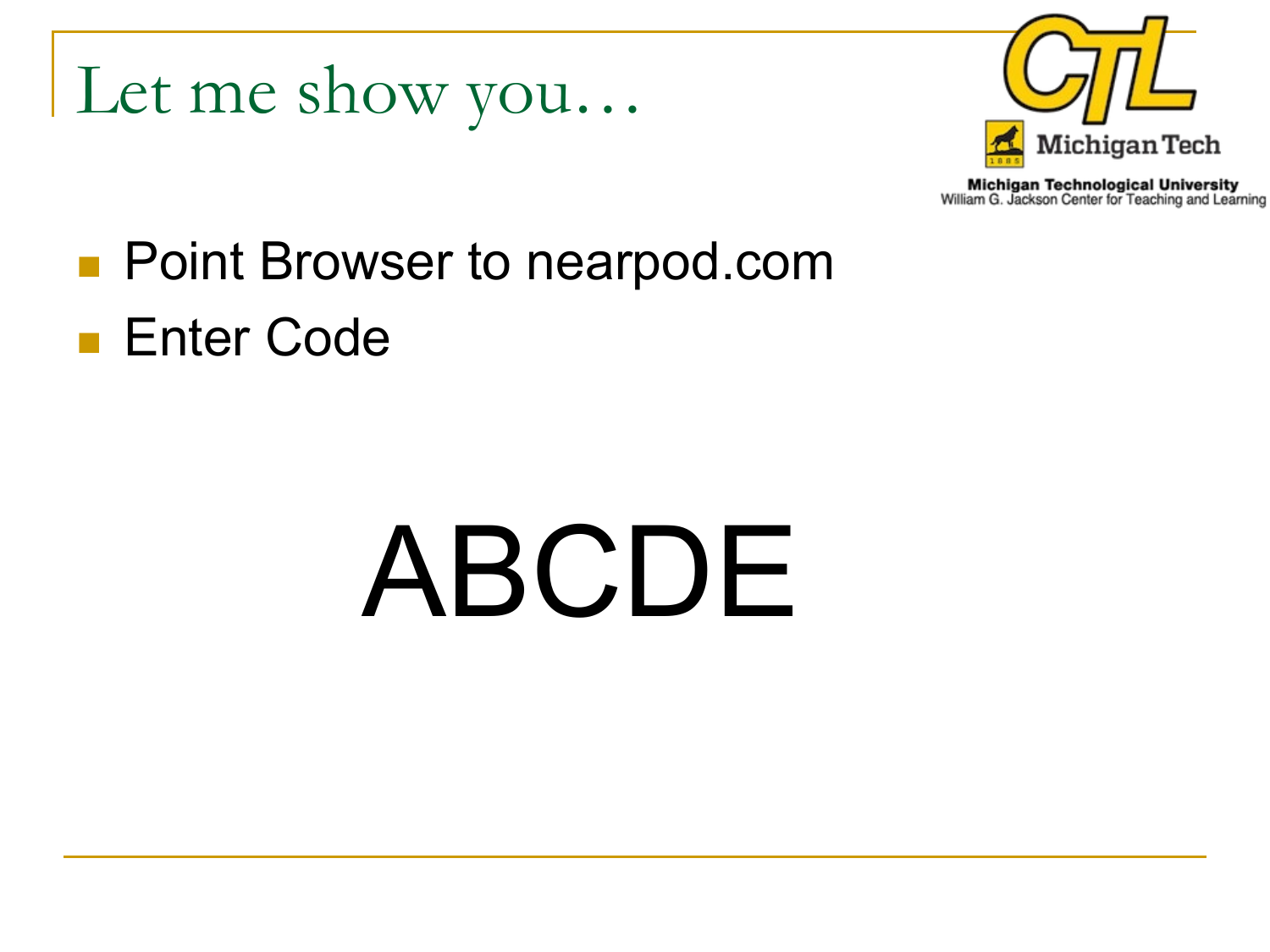# Option 1 – More labs



**Michigan Technological University** William G. Jackson Center for Teaching and Learning

#### NEED:

- □ At least one 80+ seat space (testing)
- Several smaller ones
- **S1000 per seat per year (including support)**
- Where?
- **Current lab use?** 
	- (Dillman 101) averages less than 1 login per machine per day
	- But we need a room with 30 + computers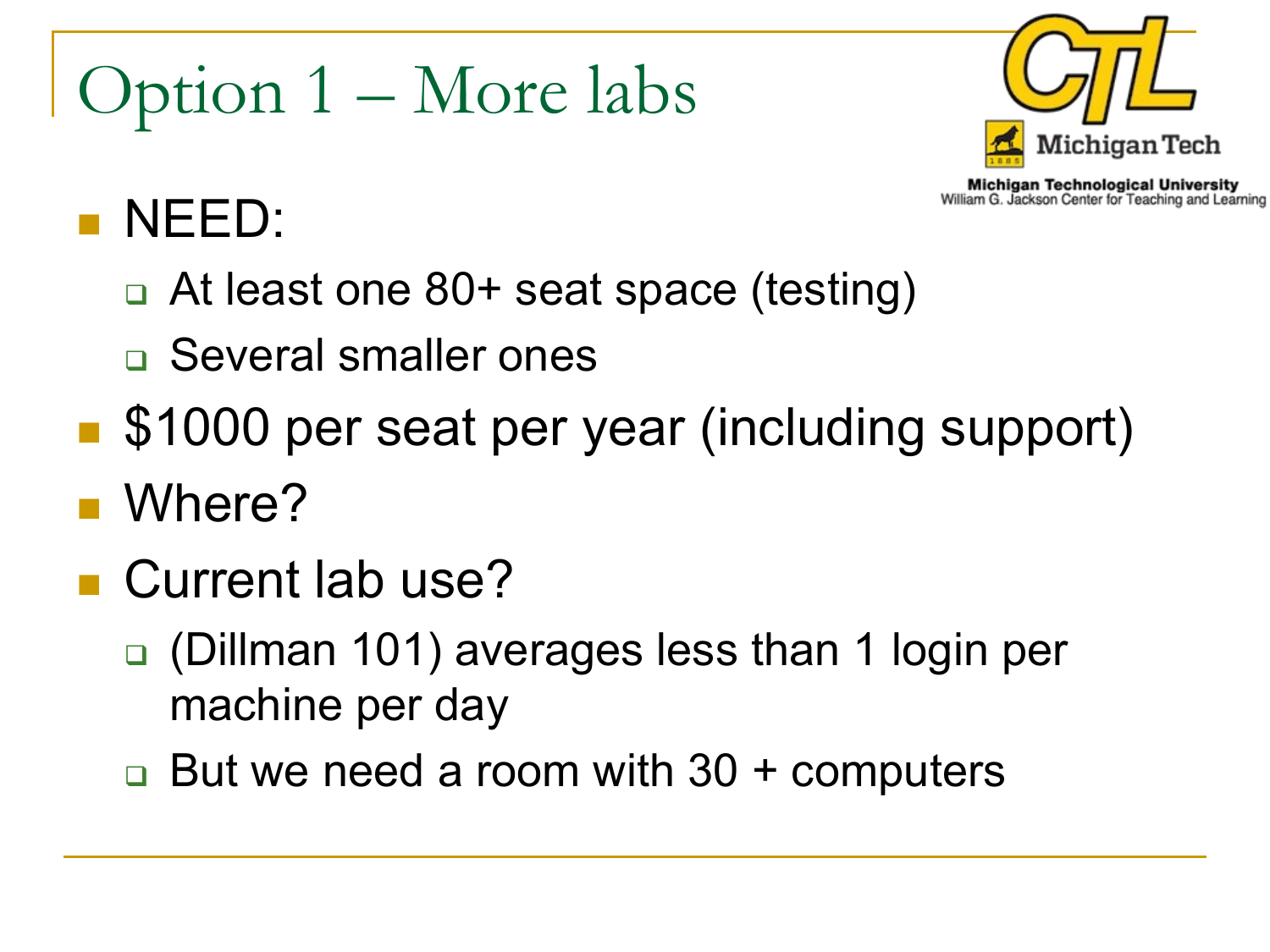# Option 2 – "Loaners"



- Already exists on a small scale
- **Low utilization**
- Cost to scale?
- **Other questions:** 
	- □ Who purchases?
	- □ How many needed for peak times?
	- □ Where do they "live"?
	- □ "Check out" period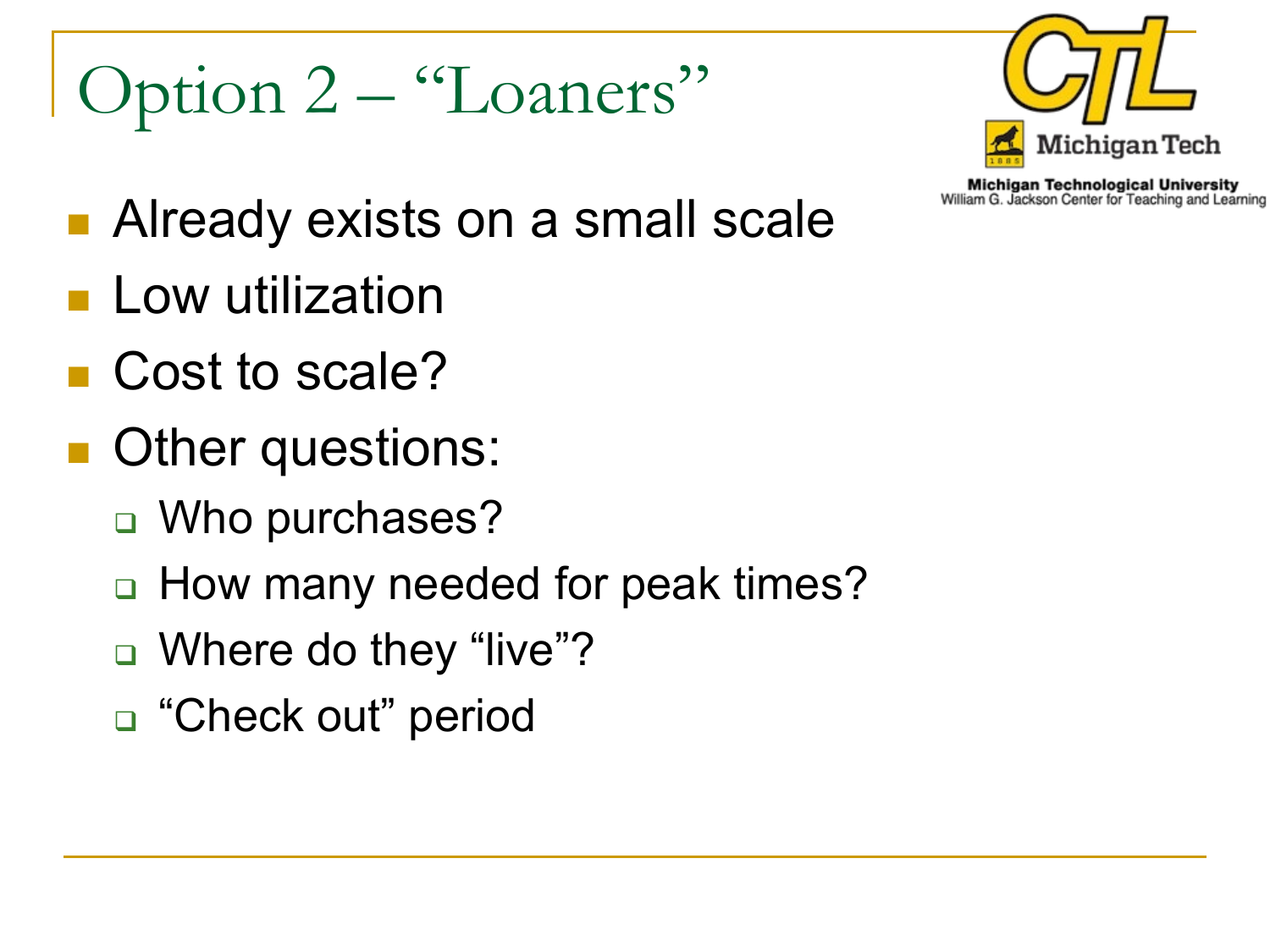# Option 3 – Students required



- More than 90% own one already
- Enables active, flexible, learner-centered classrooms and timely feedback
- Integrates personal technology
	- □ Note taking systems
	- Colors/settings/grammar software, etc.
	- Avoids "spotlighting" accommodations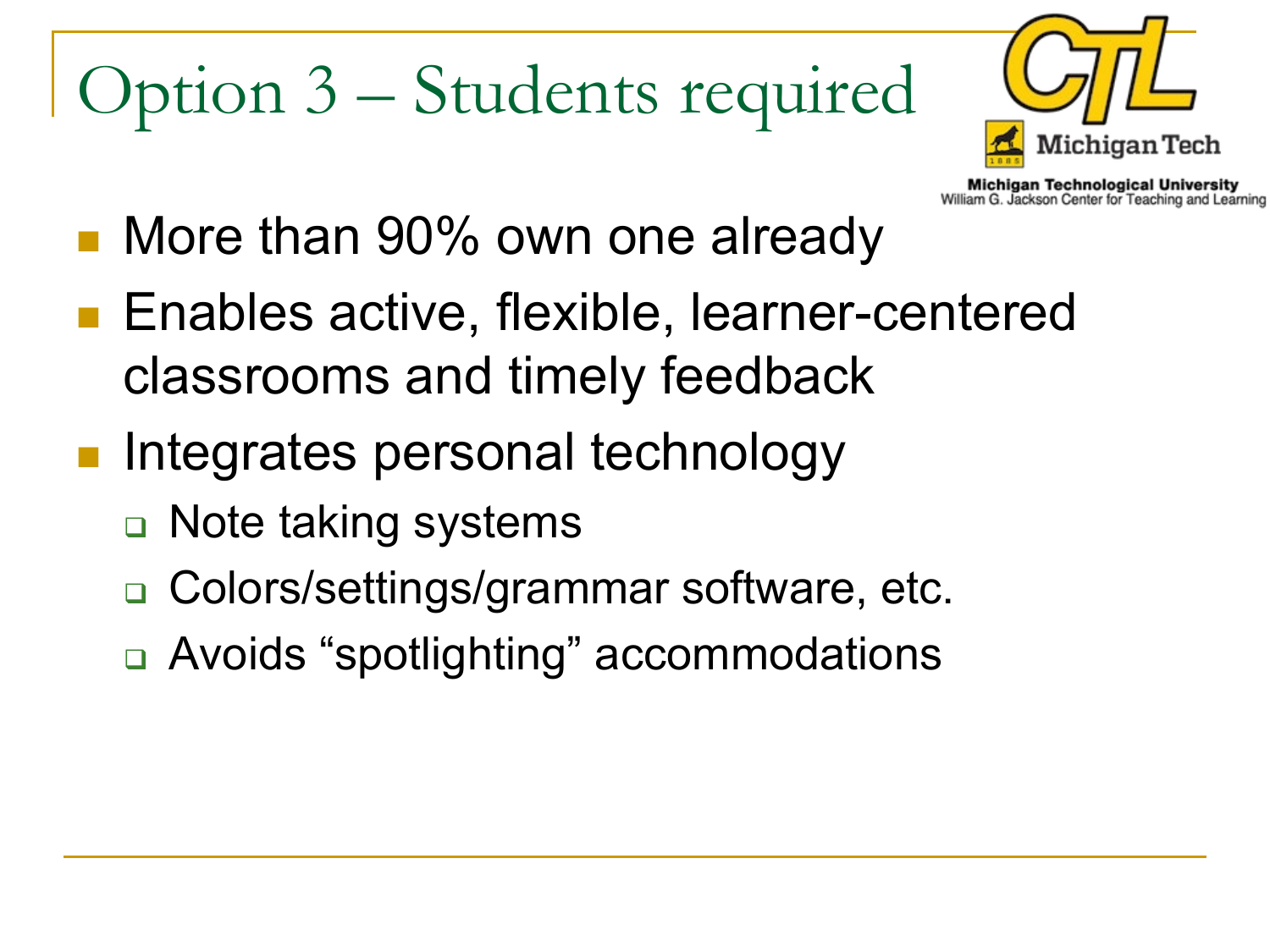## Now or ??



- **Need decision by early summer 2019 for fall** of **2020**
- Need commitment from and openness to (some, not all!) instructors to using laptops in class….